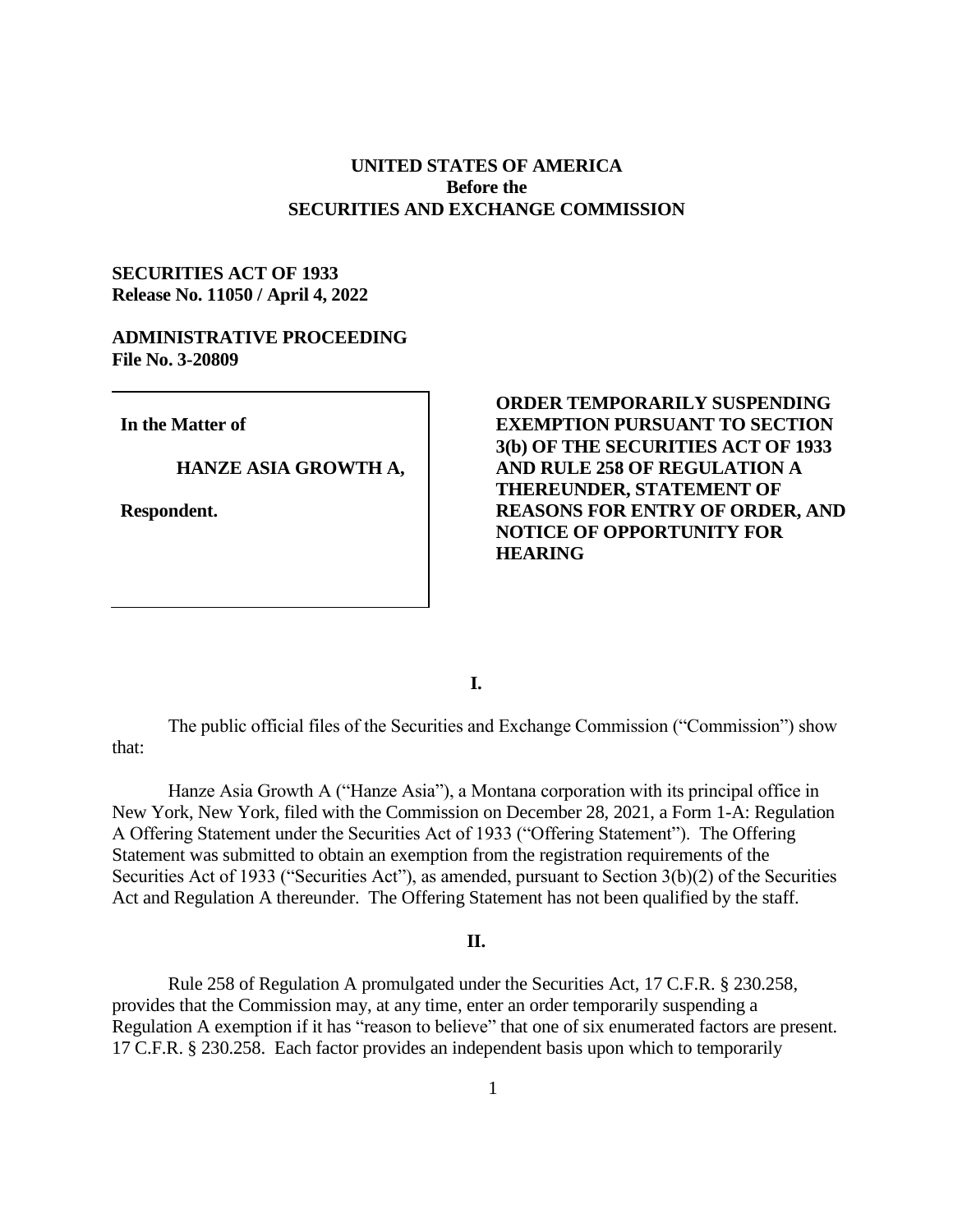suspend an exemption from Regulation A. Two of these factors are:

- "no exemption is available or any of the terms, conditions or requirements of Regulation A have not been complied with" (17 C.F.R.  $\S$  230.258(a)(1)); or
- "[t]he offering statement, [or] any sales or solicitation of interest material . . . contains any untrue statement of a material fact or omits to state a material fact necessary in order to make the statements made, in light of the circumstances under which they are made, not misleading" (17 C.F.R. § 230.258(a)(2)).

The Commission, on the basis of information reported to it by its staff, has reason to believe that:

- A. Hanze Asia's Offering Statement contains numerous untrue statements of material fact, including, *inter alia*:
	- 1. Statements that its financial statements had been audited and the auditor consented to their inclusion in the Offering Statement, despite the fact that the purported auditor denied auditing Hanze Asia's financials or consenting to their inclusion in the Offering Statement.
	- 2. Statements that legal services were provided by two law firms, despite the fact that those two firms denied having any knowledge of Hanze Asia.
	- 3. Statements that certain individuals were affiliated with Hanze Asia, despite the fact that those individuals could not be reached using the contact information provided in the Offering Statement and their biographical and other information available through internet searches did not establish any connection with the company.
	- 4. Statements that Hanze Asia's principal office is located at 1515 Oakwood Avenue, New York, NY, 10018, despite the fact that that street address does not exist in that zip code.
	- 5. Statements regarding certain financial information in the "Use of Proceeds" and "Capitalization" sections of its financials that were identical to information in a Form S-1 of an unrelated company.
	- 6. Contradictory statements regarding whether Hanze Asia's offering was a Tier 1 or a Tier 2 offering.
	- 7. Contradictory statements regarding the scope of the offering which inconsistently stated Hanze Asia was offering 115 million units at a per unit price of \$1 and 11.5 million units at a per unit price of \$10.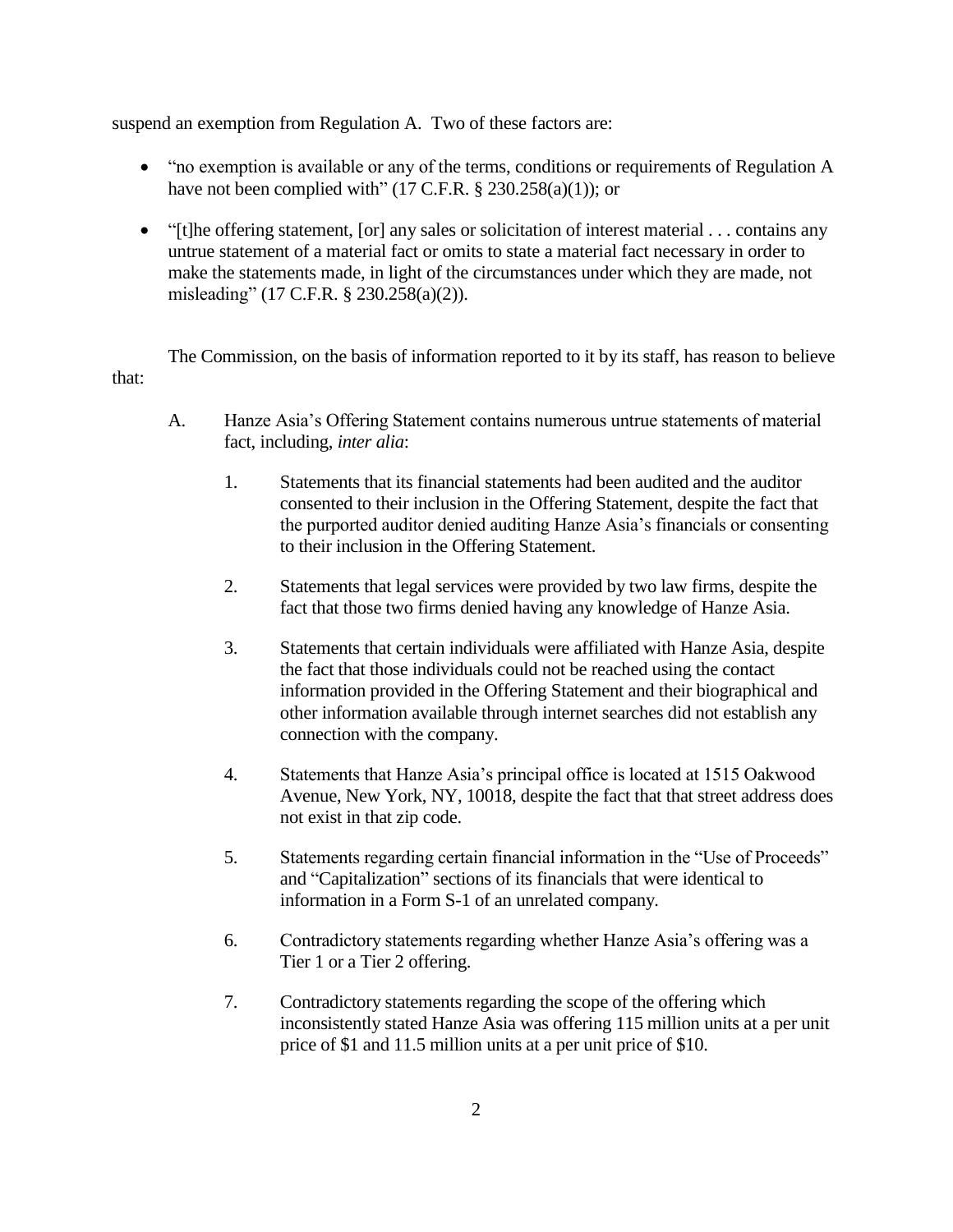- 8. Contradictory statements regarding the date on which its founders shares were sold.
- B. Hanze Asia's offering is not eligible for the Regulation A exemption because certain conditions and requirements of Regulation A have not been met:
	- 1. Hanze Asia failed to provide required information regarding contact information for the filer of the Form 1-A and a company contact, and the names of anticipated service providers and the fees they are expected to charge in connection with the offering.
	- 2. Hanze Asia purports to be a blank check company.
	- 3. The amount of Hanze Asia's offering exceeds the \$75 million cap under Rule 251(a).

### **III.**

IT IS ORDERED, pursuant to Rule 258(a) of the General Rules and Regulations under the Securities Act, that the exemption of Hanze Asia under Regulation A be, and hereby is, temporarily suspended.

IT IS FURTHER ORDERED that notice of this Order shall be delivered by personal service, registered mail, or certified mail to the address given by the issuer, any underwriter, and any selling securityholder in the Offering Statement.

NOTICE IS HEREBY GIVEN that any person having an interest in this matter may, within thirty calendar days after the entry of this Order, file with the Secretary of the Commission pursuant to the Commission's Rules of Practice a request for a hearing; that within twenty days after the receipt of such request the Commission will, or at any time upon its own motion the Commission may, set the matter for hearing at a place to be designated by the Commission, for the purpose of determining whether this order should be vacated or made permanent, without prejudice, however, to the presentation and consideration of additional matters at the hearing; and that notice of the time and place of the hearing will be promptly given by the Commission. If no hearing is requested and none is ordered by the Commission, this Order shall become permanent on the thirtieth day after its entry, and will remain in effect unless and until it is modified or vacated by the Commission.